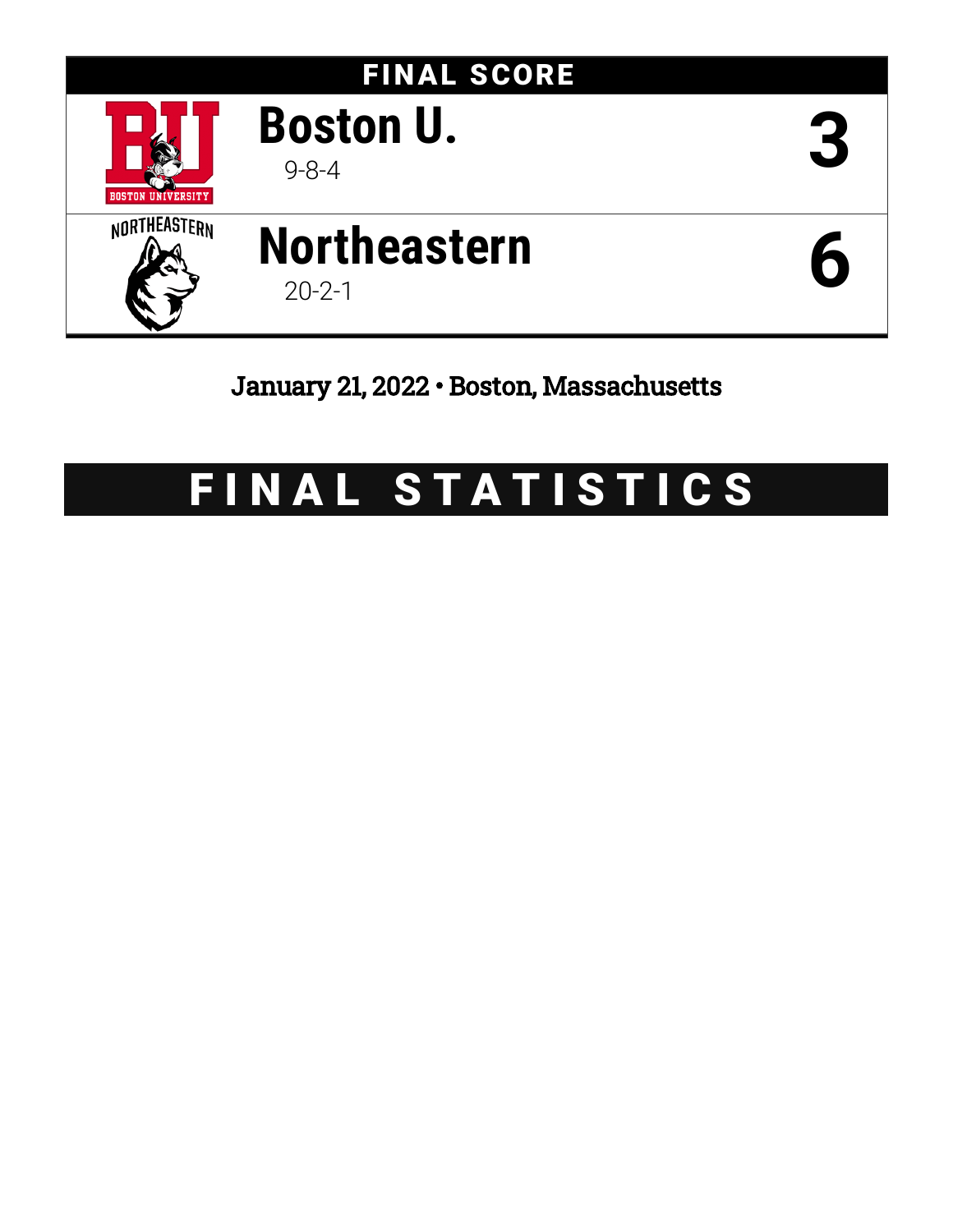# **Boston University at Northeastern Official Hockey Game Box Score (Final) Boston U. vs Northeastern (01/21/2022 at Boston, Massachusetts)**



# **Boston U. (9-8-4) vs. Northeastern (20-2-1)**

Date: 01/21/2022 - Location: Boston, Massachusetts Attendance: 0 - Start time: 03:35 PM ET - End time: 06:15 PM ET - Total time: 02:40

|    |        | Prd Time    | Team       |           | Scored by         | <b>Assists</b>    | Vis. on ice            | Home on ice            |
|----|--------|-------------|------------|-----------|-------------------|-------------------|------------------------|------------------------|
|    | 1. 1st | 19:39       | <b>BOS</b> | EV.FG     | Correia, Courtney | Wuthrich, Emma    | 37,5,23,6,11,19        | 33, 11, 22, 12, 10, 6  |
| 2. | 1st    | 18:52 BOS   |            | EV        | Foulem, Catherine | Nearis, Julia     | 37,28,16,20,6,13       | 33, 17, 21, 42, 16, 2  |
|    |        |             |            |           |                   | Martin, Lacey     |                        |                        |
| 3. | 1st    | 5:09        | <b>NEU</b> | <b>PP</b> | Aurard, Chloe     | Murphy, Maureen   | 37, 12, 13, 28, 4      | 33, 21, 17, 22, 12, 11 |
|    |        |             |            |           |                   | Mills. Maddie     |                        |                        |
| 4. | 1st    | 1:14        | <b>BOS</b> | EV        | Donnelly, Kaleigh |                   | 37, 12, 15, 13, 20, 10 | 33, 11, 12, 15, 2, 22  |
|    |        | 5. 2nd 9:34 | <b>NEU</b> | EV        | Hobson, Brooke    | Ward, Tessa       | 37, 19, 6, 5, 11, 23   | 37, 10, 42, 5, 15, 22  |
|    |        |             |            |           |                   | Sindoris, Miceala |                        |                        |
| 6. | 3rd    | 5:47        | <b>NEU</b> | PP        | Mills, Maddie     | Mueller, Alina    | 37, 5, 2, 13, 9        | 37, 17, 21, 12, 22, 11 |
|    |        |             |            |           |                   | Fontaine, Skylar  |                        |                        |
| 7. | 3rd    | 4:44        | <b>NEU</b> | EV        | Knoll, Katy       | Aurard, Chloe     | 37,5,2,20,19,11        | 37.6.12.10.22.11       |
|    |        |             |            |           |                   | Mueller, Alina    |                        |                        |
|    | 8. 3rd | 1:08        | <b>NEU</b> | EV.EN     | Murphy, Maureen   |                   | 15, 17, 23, 20, 16, 6  | 37, 21, 17, 88, 16, 2  |
| 9. | 3rd    | 0:12        | <b>NEU</b> | PP        | Mills, Maddie     | Fontaine, Skylar  | 37,5,13,23,11          | 37, 17, 21, 22, 12, 11 |
|    |        |             |            |           |                   | Murphy, Maureen   |                        |                        |

# **TEAM SUMMARY**

| #              | Boston U.         | G.  |              | A Plm Sh +/- Bl |                |      |                |
|----------------|-------------------|-----|--------------|-----------------|----------------|------|----------------|
| 10             | DeVito, Jesse     | 0   | 0            | 0               | 0              | 1    | 0              |
| 11             | Parker, Mackenna  | 0   | 0            | 0               | $\overline{2}$ | $-2$ | 1              |
| 12             | Donnelly, Kaleigh | 1   | 0            | 0               | 1              | 0    | 2              |
| 13             | Calderone, Andi   | 0   | 0            | 0               | 1              | $-1$ | $\overline{4}$ |
| 15             | Larson, Ellie     | 0   | 0            | 0               | 0              | 0    | 1              |
| 16             | Nearis, Julia     | 0   | $\mathbf{1}$ | $\overline{2}$  | 1              | 0    | 0              |
| 17             | Martin, Lacey     | 0   | 1            | 0               | 1              | -1   | 1              |
|                | 19 Wuthrich, Emma | 0   | $\mathbf{1}$ | 0               | 0              | -1   | 1              |
| $\mathbf{2}$   | Allan, Alex       | 0   | 0            | 0               | 1              | -2   | 3              |
| 20             | Shaunessy, Julia  | 0   | 0            | $\overline{4}$  | 1              | 0    | 0              |
| 21             | Cardaci, Madison  | 0   | 0            | 0               | 0              | 0    | 0              |
| 22             | Vote, Christina   | 0   | 0            | $\overline{2}$  | 1              | 0    | 0              |
| 23             | Giaguinto, Tamara | 0   | 0            | 0               | 0              | $-2$ | 3              |
| 26             | Ersoy, Brooke     | 0   | 0            | 0               | 0              | 0    | 0              |
| 28             | Foulem, Catherine | 1   | 0            | 0               | 2              | 0    | 0              |
| 31             | McGuigan, Nicole  | 0   | 0            | 0               | 0              | 0    | 0              |
| <u>37</u>      | Shanahan, Callie  | 0   | 0            | 0               | 0              | $-2$ | 0              |
| 4              | Parker, Grace     | 0   | 0            | $\overline{2}$  | 1              | $-1$ | 1              |
|                | Correia, Courtney | 1   | 0            | 0               | 2              | -3   | 3              |
| $\frac{5}{6}$  | Mattivi, Nadia    | 0   | 0            | 4               | 5              | 0    | 1              |
| $\overline{9}$ | O'Leary, Clare    | 0   | 0            | 0               | 0              | $-1$ | 0              |
|                | <b>TEAM</b>       | dnp |              |                 |                |      |                |
|                | Totals            | 3   | 3            | 14              | 19             |      | 21             |

| #              | Northeastern      | G              | A              | Plm Sh |                | +/- BI         |   |
|----------------|-------------------|----------------|----------------|--------|----------------|----------------|---|
| 1              | Matses, Alexa     | 0              | 0              | 0      | 0              | 0              | 0 |
| 10             | Hobson, Brooke    | 1              | 0              | 0      | 4              | 1              | 1 |
| 11             | Mueller, Alina    | 0              | 2              | 0      | 9              | $\overline{c}$ | 0 |
|                | 12 Aurard, Chloe  | 1              | 1              | 0      | 4              | $\overline{2}$ | 1 |
| 13             | Cipra, Katie      | 0              | 0              | 0      | 0              | 0              | 0 |
| 15             | Brown, Mia        | 0              | 0              | 0      | $\overline{2}$ | 0              | 0 |
| 16             | Yovetich, Lily    | 0              | 0              | 0      | 2              | 0              | 1 |
| 17             | Mills, Maddie     | $\overline{2}$ | 1              | 0      | 9              | 3              | 0 |
| $\overline{2}$ | MacInnis, Lauren  | 0              | 0              | 0      | 0              | $-1$           | 1 |
| 21             | Murphy, Maureen   | 1              | $\overline{2}$ | 0      | 6              | 3              | 1 |
| 22             | Fontaine, Skylar  | 0              | 2              | 0      | 6              | 3              | 0 |
|                | 24 Holmes, Kate   | 0              | 0              | 0      | 0              | 0              | 0 |
| 27             | Carter, Megan     | 0              | 0              | 2      | 2              | 0              | 0 |
|                | 33 Frankel, Aerin | 0              | 0              | 0      | 0              | $-2$           | 0 |
| 37             | Philips, Gwyneth  | 0              | 0              | 0      | 0              | 5              | 0 |
|                | 42 Ward, Tessa    | 0              | 1              | 0      | 4              | 0              | 2 |
| 44             | Mariano, Victoria | 0              | 0              | 0      | 0              | 0              | 1 |
| 5              | Sindoris, Miceala | 0              | 1              | 0      | 0              | 1              | 0 |
| <u>6</u>       | Knoll, Katy       | 1              | 0              | 0      | 8              | 0              | 1 |
| 8              | Renner, Andrea    | 0              | 0              | 0      | 1              | 0              | 0 |
| 88             | Irving, Skylar    | 0              | 0              | 0      | 2              | 1              | 0 |
| 91             | Anderson, Peyton  | 0              | 0              | 2      | 0              | 0              | 0 |
|                | TEAM              | dnp            |                |        |                |                |   |
|                | Totals            | 6              | 10             | 4      | 59             |                | 9 |

| <b>Goals by Period</b> |   |          |   |       |  |  |  |  |  |
|------------------------|---|----------|---|-------|--|--|--|--|--|
| Team                   | 1 | 2 3      |   | Total |  |  |  |  |  |
| <b>BOS</b>             | 3 | $\Omega$ | ŋ | 3     |  |  |  |  |  |
| <b>NEU</b>             |   |          | 4 | 6     |  |  |  |  |  |

# **Shots by Period**

| Team | 1. | 2 3      |     | Total |
|------|----|----------|-----|-------|
| BOS  |    | 8 3      | - 8 | 19    |
| NEU  |    | 20 19 20 |     | 59    |

#### **Power Play Goals-Att**<br>**Prd** BOS NEU **Prd BOS** 1st 0-1 1-2 2nd 0-0 0-3 3rd 0-1 2-2

# **Pens-Mins by Period**

| Prd             | BOS     | NEU     |
|-----------------|---------|---------|
| 1st             | $2 - 4$ | $1 - 2$ |
| 2 <sub>nd</sub> | $3-6$   | $0 - 0$ |
| 3rd             | $2 - 4$ | 1-2     |

# **Three stars:**

1. Mills, Maddie

2. Knoll, Katy 3. Mueller, Alina

#### **Officials:**

Referee: Thomas Quinn Referee: Steven Saul Linesman: Evan Cooke Linesman: John Mulroy

# **GOALTENDERS**

| # Boston U.         |  | Dec Min GA 1,2,3 Saves |  |
|---------------------|--|------------------------|--|
| 37 Shanahan, Callie |  | L 19:40 5 19.18.16 53  |  |

| # Northeastern      | Dec Min GA 1,2,3 Saves |                 |  |
|---------------------|------------------------|-----------------|--|
| 33 Frankel, Aerin   | W 0:00 3 5.0.0 5       |                 |  |
| 37 Philips, Gwyneth | $20:00 \quad 0$        | $0.0.0 \quad 0$ |  |

#### **PENALTY SUMMARY**

| Prd  | Player Team                                 |  | Min:Offense Time    |  |
|------|---------------------------------------------|--|---------------------|--|
|      | 1st Shaunessy, Julia BOS                    |  | 2:TRIPPING 14:30 PP |  |
|      | 1st Carter, Megan NEU                       |  | 2:HOLDING 7:50 PP   |  |
| 1st. | Nearis, Julia BOS 2:CROSS CHECKING 6:11 PP  |  |                     |  |
| 2nd  | Mattivi. Nadia BOS 2:BODY CHECKING 19:48 PP |  |                     |  |

| Prd             | Player Team              | Min:Offense                                | <b>Time</b> |  |
|-----------------|--------------------------|--------------------------------------------|-------------|--|
| 2 <sub>nd</sub> |                          | Vote, Christina BOS 2:INTERFERENCE 5:48 PP |             |  |
| 2 <sub>nd</sub> | Parker, Grace BOS        | 2:HOOKING 5:12 PP                          |             |  |
|                 | 3rd Anderson, Peyton NEU | 2:TRIPPING 17:04 PP                        |             |  |
| 3rd             | Shaunessy, Julia BOS     | 2:TRIPPING 7:18 PP                         |             |  |
| 3rd             | Mattivi, Nadia BOS       | 2:TRIPPING 0:54 PP                         |             |  |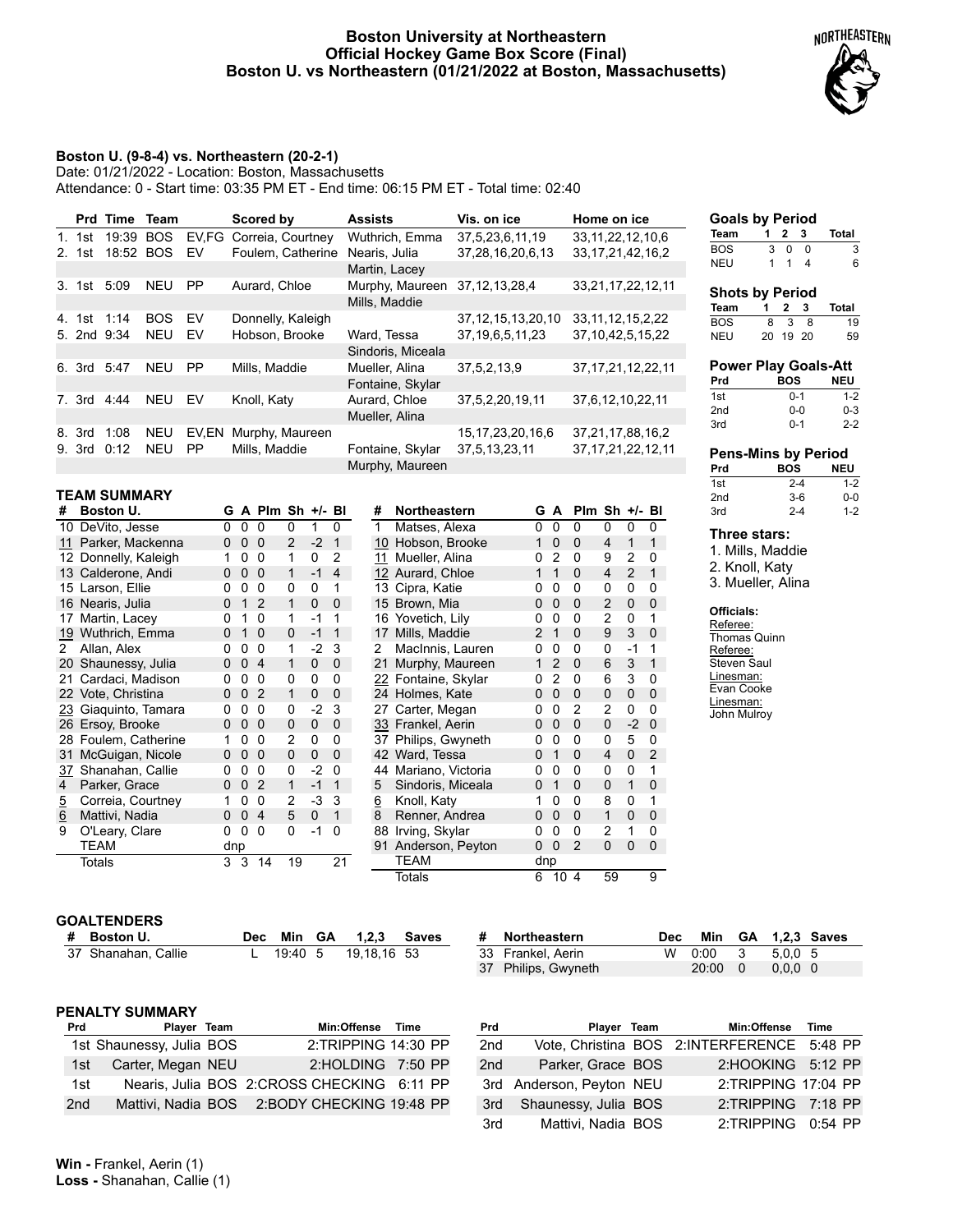# **Boston University at Northeastern Official Hockey Game Box Score (Final) Boston U. vs Northeastern (01/21/2022 at Boston, Massachusetts)**



# **FACEOFF SUMMARY**

# **Boston U. - Faceoffs**

|    | <b>Player</b>     | w  |    |
|----|-------------------|----|----|
| 4  | Parker, Grace     |    | 1  |
| 5  | Correia, Courtney | 15 | 10 |
| 10 | DeVito, Jesse     | 2  | 3  |
| 11 | Parker, Mackenna  |    | 1  |
| 16 | Nearis, Julia     |    |    |
| 17 | Martin, Lacey     |    |    |
| 19 | Wuthrich, Emma    | 2  | 1  |
| 26 | Ersoy, Brooke     |    | 2  |
| 28 | Foulem, Catherine | 3  | 2  |
|    | Totals            | 28 |    |

## **Northeastern - Faceoffs**

| ## | <b>Player</b>     | w  |    |
|----|-------------------|----|----|
| 5  | Sindoris, Miceala |    |    |
| 11 | Mueller, Alina    | 13 | 9  |
| 15 | Brown, Mia        | 1  |    |
| 21 | Murphy, Maureen   |    | 3  |
| 24 | Holmes, Kate      | 3  | 2  |
| 42 | Ward, Tessa       | 3  | 5  |
| 88 | Irving, Skylar    | 6  | 9  |
|    | <b>Totals</b>     | 27 | 28 |

## **GOALIE CHANGES**

| <b>TM</b>  | Prd | Time  | Keeper              |  |
|------------|-----|-------|---------------------|--|
| <b>BOS</b> |     | 20:00 | 37 Shanahan, Callie |  |
| <b>NEU</b> |     | 20:00 | 33 Frankel, Aerin   |  |
| <b>BOS</b> |     | 1:22  | TM EMPTY NET        |  |
| <b>BOS</b> |     | 1:02  | 37 Shanahan, Callie |  |
| <b>NEU</b> |     | 20:00 | 37 Philips, Gwyneth |  |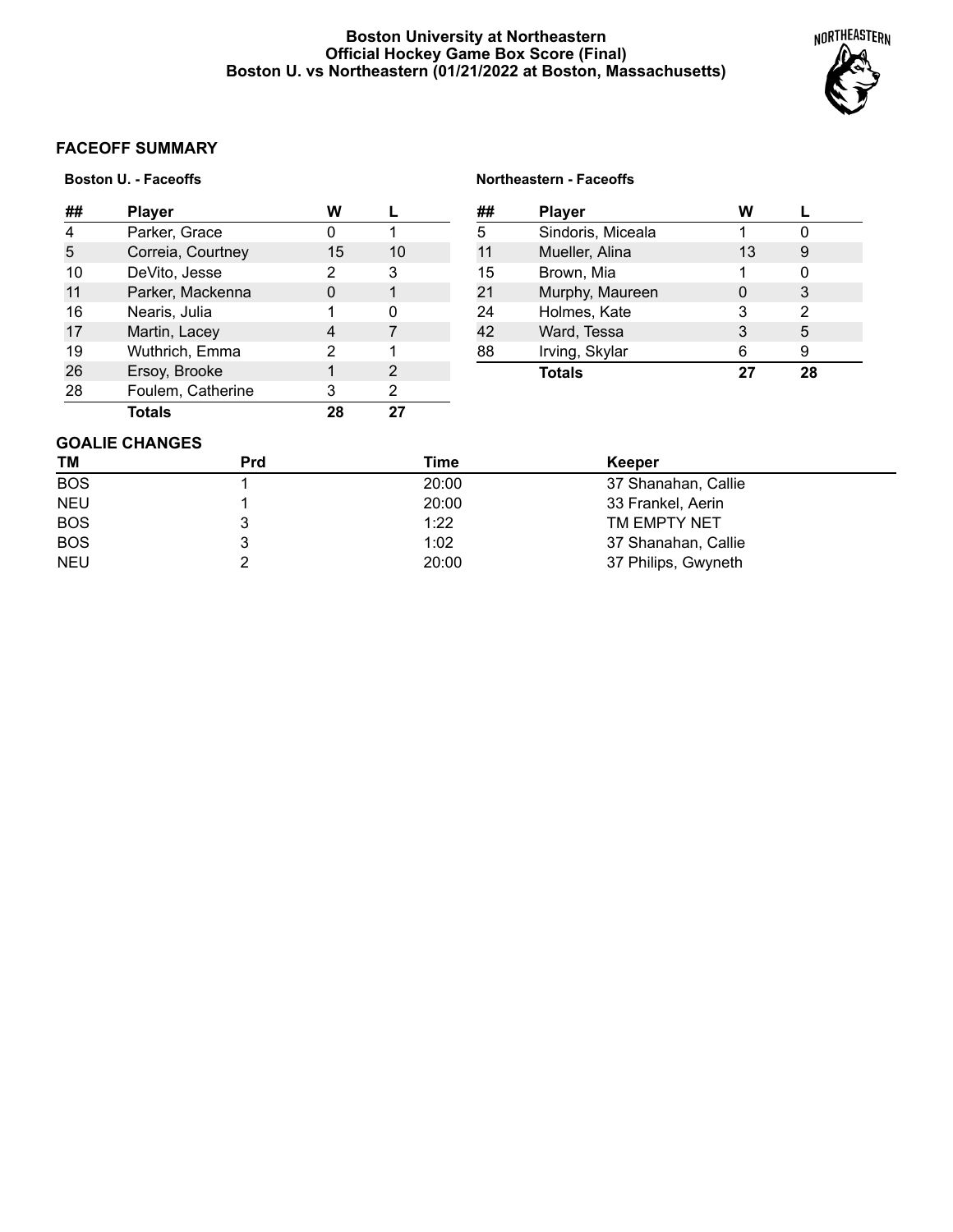## **Boston University at Northeastern Official Hockey Game - Period 1 Play-By-Play Boston U. vs Northeastern (01/21/2022 at Boston, Massachusetts)**



| [0:00] #37 C.Shanahan at goalie for Boston U                                                                                                                                                                                                       |
|----------------------------------------------------------------------------------------------------------------------------------------------------------------------------------------------------------------------------------------------------|
| [0:00] #33 A.Frankel at goalie for Northeastern.                                                                                                                                                                                                   |
| [0:00] Start of 1st period.                                                                                                                                                                                                                        |
| [0:00] Faceoff: #5 C.Correia vs #11 A.Mueller; won by BOS.                                                                                                                                                                                         |
| [0:21] GOAL scored by Boston U. #5 C.Correia, Assist by #19 E.Wuthrich; On ice for BOS: C.Correia; T.Giaquinto; N.Mattivi; M.Parker; E.Wuthrich. On ice for NEU:                                                                                   |
| A.Frankel; A.Mueller; S.Fontaine; C.Aurard; B.Hobson; K.Knoll.                                                                                                                                                                                     |
| [0:21] Faceoff: #17 L.Martin vs #88 S.Irving; won by NEU.                                                                                                                                                                                          |
| [1:08] GOAL scored by Boston U. #28 C.Foulem, Assist by #16 J.Nearis and #17 L.Martin; On ice for BOS: C.Foulem; J.Nearis; J.Shaunessy; N.Mattivi;                                                                                                 |
| A.Calderone. On ice for NEU: A.Frankel; M.Mills; M.Murphy; T.Ward; L.Yovetich; L.MacInnis.                                                                                                                                                         |
| [1:08] Faceoff: #10 J.DeVito vs #42 T.Ward; won by BOS.                                                                                                                                                                                            |
| [1:53] Shot by Northeastern #6 K.Knoll from in front of the goal MISSED, save by #37 C.Shanahan.                                                                                                                                                   |
| [1:53] Faceoff in neutral zone (Stoppage of play): #5 C.Correia vs #11 A.Mueller; won by NEU.                                                                                                                                                      |
| [2:00] Shot by Northeastern #22 S.Fontaine from behind the net MISSED, save by #37 C.Shanahan.                                                                                                                                                     |
| [2:22] Shot by Northeastern #6 K.Knoll from the right side MISSED, save by #37 C.Shanahan.                                                                                                                                                         |
| [3:10] Shot by Boston U. #16 J.Nearis from in front of the goal MISSED, save by #33 A.Frankel.                                                                                                                                                     |
| [3:12] Faceoff (Stoppage of play): #17 L.Martin vs #88 S.Irving; won by BOS.                                                                                                                                                                       |
| [3:37] Shot by Northeastern #16 L. Yovetich from the right side BLOCKED by #15 E. Larson.                                                                                                                                                          |
| [3:51] Shot by Northeastern #16 L. Yovetich from the right side MISSED, save by #37 C. Shanahan.                                                                                                                                                   |
| [4:00] Faceoff (Other): #26 B.Ersoy vs #42 T.Ward; won by NEU.                                                                                                                                                                                     |
| [5:07] Shot by Northeastern #11 A.Mueller from behind the net MISSED, save by #37 C.Shanahan.                                                                                                                                                      |
| [5:23] Shot by Northeastern #11 A.Mueller from rear center of the attack zone MISSED, save by #37 C.Shanahan.                                                                                                                                      |
| [5:30] Penalty on BOS #20 J.Shaunessy; 2 minute Minor for Tripping.                                                                                                                                                                                |
| [5:30] Penalty on BOS #20 J.Shaunessy; 2 minute Minor for Tripping.                                                                                                                                                                                |
| [5:30] Faceoff: #4 G. Parker vs #88 S. Irving; won by NEU.                                                                                                                                                                                         |
|                                                                                                                                                                                                                                                    |
| [5:40] Shot by Northeastern #10 B.Hobson from behind the net MISSED, save by #37 C.Shanahan.                                                                                                                                                       |
| [5:56] Shot by Northeastern #88 S. Irving from in front of the goal BLOCKED by #4 G. Parker.                                                                                                                                                       |
| [6:41] Shot by Boston U. #5 C.Correia from in front of the goal MISSED, save by #33 A.Frankel.                                                                                                                                                     |
| [6:52] Shot by Northeastern #17 M.Mills from in front of the goal MISSED, save by #37 C.Shanahan.                                                                                                                                                  |
| [7:23] Shot by Northeastern #17 M.Mills from behind the net BLOCKED by #13 A.Calderone.                                                                                                                                                            |
| [7:29] Shot by Northeastern #22 S.Fontaine from in front of the goal MISSED, save by #37 C.Shanahan.                                                                                                                                               |
| [5:30] Penalty on BOS #20 J.Shaunessy; 2 minute Minor for Tripping.                                                                                                                                                                                |
| [5:30] Penalty on BOS #20 J.Shaunessy; 2 minute Minor for Tripping.                                                                                                                                                                                |
| [7:30] Faceoff (Stoppage of play): #10 J.DeVito vs #24 K.Holmes; won by BOS.                                                                                                                                                                       |
| [9:00] Shot by Boston U. #26 B.Ersoy from the right side WIDE.                                                                                                                                                                                     |
| [9:45] Shot by Northeastern #11 A.Mueller from rear center of the attack zone MISSED, save by #37 C.Shanahan.                                                                                                                                      |
| [9:53] Shot by Northeastern #12 C.Aurard from behind the net MISSED, save by #37 C.Shanahan.                                                                                                                                                       |
| [10:07] Shot by Northeastern #11 A.Mueller from behind the net MISSED, save by #37 C.Shanahan.                                                                                                                                                     |
| [10:07] Faceoff (Other): #5 C.Correia vs #88 S.Irving; won by NEU.                                                                                                                                                                                 |
| [10:10] Shot by Northeastern #17 M.Mills from behind the net BLOCKED by #5 C.Correia.                                                                                                                                                              |
| [10:37] Shot by Northeastern #17 M.Mills from in front of the goal MISSED, save by #37 C.Shanahan.                                                                                                                                                 |
| [10:40] Shot by Northeastern #88 S.Irving from in front of the goal WIDE.                                                                                                                                                                          |
| [10:46] Faceoff (Other): #10 J.DeVito vs #24 K.Holmes; won by NEU.                                                                                                                                                                                 |
| [11:12] Shot by Boston U. #6 N. Mattivi from behind the net BLOCKED by #16 L. Yovetich.                                                                                                                                                            |
| [11:21] Faceoff in neutral zone (Other): #17 L.Martin vs #11 A.Mueller; won by NEU.                                                                                                                                                                |
| [12:10] Penalty on NEU #27 M.Carter; 2 minute Minor for Holding.                                                                                                                                                                                   |
| [12:10] Penalty on NEU #27 M.Carter; 2 minute Minor for Holding.                                                                                                                                                                                   |
|                                                                                                                                                                                                                                                    |
| [12:10] Faceoff: #5 C.Correia vs #21 M.Murphy; won by BOS.                                                                                                                                                                                         |
| [12:28] Shot by Boston U. #15 E. Larson from behind the net WIDE.                                                                                                                                                                                  |
| [12:30] Faceoff (Other): #11 M. Parker vs #5 M. Sindoris; won by NEU.                                                                                                                                                                              |
| [12:41] Shot by Northeastern #11 A.Mueller from behind the net MISSED, save by #37 C.Shanahan.                                                                                                                                                     |
| [13:29] Shot by Boston U. #6 N.Mattivi from rear center of the attack zone BLOCKED by #42 T.Ward.                                                                                                                                                  |
| [13:39] Shot by Boston U. #17 L.Martin from rear center of the attack zone BLOCKED by #42 T.Ward.                                                                                                                                                  |
| [13:47] Shot by Boston U. #6 N.Mattivi from rear center of the attack zone MISSED, save by #33 A.Frankel.                                                                                                                                          |
| [13:49] Penalty on BOS #16 J. Nearis; 2 minute Minor for Cross Checking.                                                                                                                                                                           |
| [13:49] Penalty on BOS #16 J. Nearis; 2 minute Minor for Cross Checking.                                                                                                                                                                           |
|                                                                                                                                                                                                                                                    |
| [13:49] Faceoff: #28 C.Foulem vs #21 M.Murphy; won by BOS.                                                                                                                                                                                         |
| [12:10] Penalty on NEU #27 M.Carter; 2 minute Minor for Holding.                                                                                                                                                                                   |
| [12:10] Penalty on NEU #27 M.Carter; 2 minute Minor for Holding.                                                                                                                                                                                   |
| [14:10] Shot by Northeastern #17 M.Mills from behind the net BLOCKED by #2 A.Allan.                                                                                                                                                                |
| [14:14] Shot by Northeastern #22 S.Fontaine from behind the net BLOCKED by #12 K.Donnelly.                                                                                                                                                         |
| [14:43] Shot by Northeastern #21 M.Murphy from behind the net BLOCKED by #12 K.Donnelly.                                                                                                                                                           |
| [14:51] POWERPLAY GOAL scored by Northeastern #12 C.Aurard, Assist by #21 M.Murphy and #17 M.Mills; On ice for BOS: K.Donnelly; A.Calderone; C.Foulem;<br>G.Parker. On ice for NEU: A.Frankel; M.Murphy; M.Mills; S.Fontaine; C.Aurard; A.Mueller. |
| [13:49] Penalty on BOS #16 J. Nearis; 2 minute Minor for Cross Checking.                                                                                                                                                                           |
| [13:49] Penalty on BOS #16 J.Nearis; 2 minute Minor for Cross Checking.                                                                                                                                                                            |
| [14:51] Faceoff: #5 C.Correia vs #42 T.Ward; won by BOS.                                                                                                                                                                                           |
|                                                                                                                                                                                                                                                    |
| [15:26] Shot by Northeastern #15 M.Brown from behind the net WIDE.<br>[15:28] Shot by Northeastern #42 T.Ward from behind the net MISSED, save by #37 C.Shanahan.                                                                                  |
|                                                                                                                                                                                                                                                    |
| [15:30] Faceoff (Other): #17 L.Martin vs #11 A.Mueller; won by NEU.                                                                                                                                                                                |
| [15:42] Shot by Northeastern #12 C.Aurard from behind the net MISSED, save by #37 C.Shanahan.                                                                                                                                                      |
| [15:44] Shot by Northeastern #11 A.Mueller from in front of the goal MISSED, save by #37 C.Shanahan.                                                                                                                                               |
| [15:53] Shot by Boston U. #13 A.Calderone from behind the net MISSED, save by #33 A.Frankel.                                                                                                                                                       |
| [15:56] Shot by Boston U. #20 J.Shaunessy from behind the net BLOCKED by #12 C.Aurard.                                                                                                                                                             |
| [15:57] Faceoff (Other): #26 B. Ersoy vs #24 K. Holmes; won by NEU.<br>[16:25] Shot by Northeastern #16 L. Yovetich from the right side MISSED, save by #37 C. Shanahan.                                                                           |

[16:29] Shot by Northeastern #91 P.Anderson from behind the net WIDE.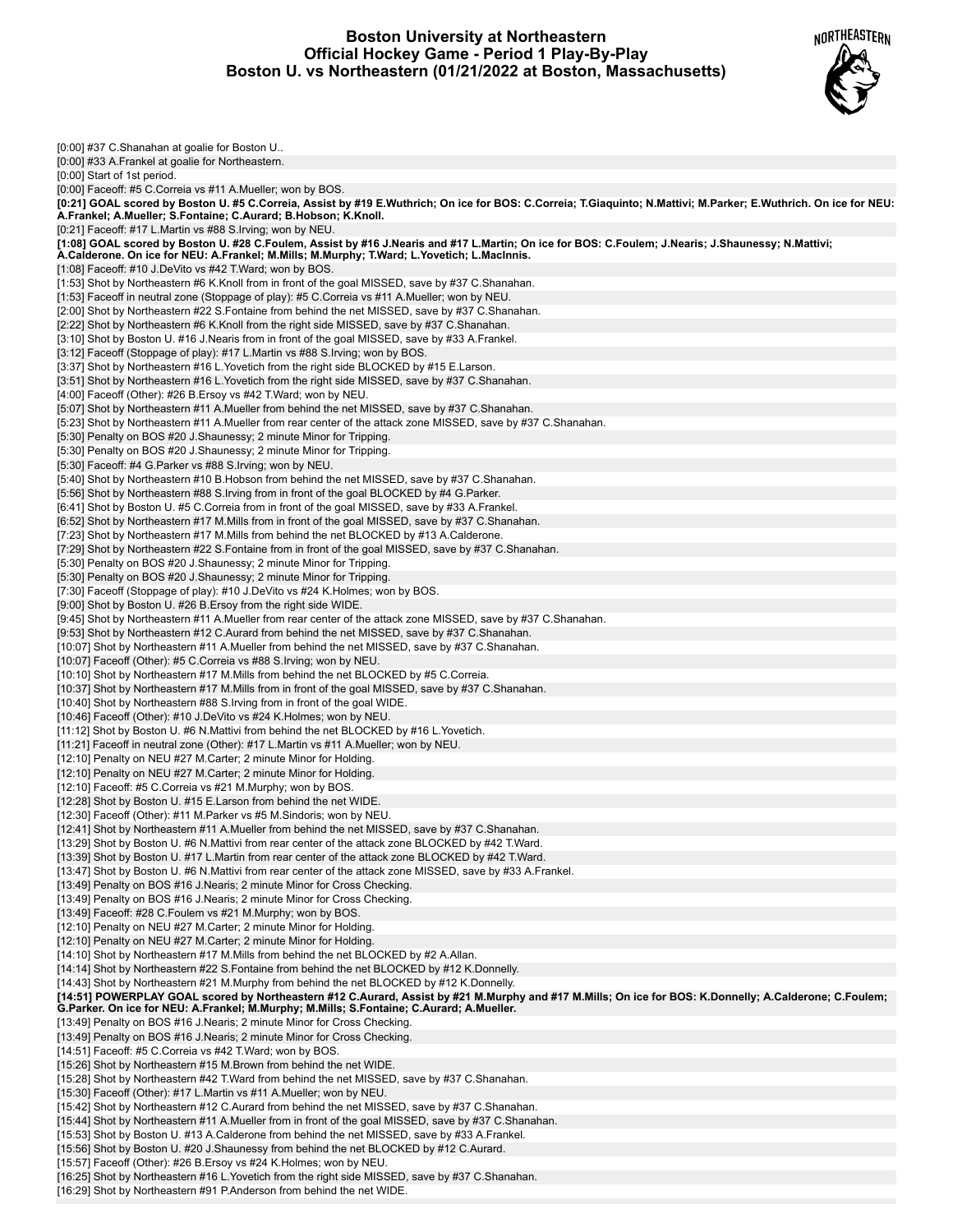[17:32] Shot by Boston U. #11 M.Parker from behind the net MISSED, save by #33 A.Frankel.

[17:49] Faceoff in neutral zone (Other): #17 L.Martin vs #42 T.Ward; won by NEU.

[18:46] GOAL scored by Boston U. #12 K.Donnelly from behind the net (UNASSISTED); On ice for BOS: K.Donnelly; E.Larson; A.Calderone; J.Shaunessy;<br>J.DeVito. On ice for NEU: A.Frankel; A.Mueller; C.Aurard; M.Brown; L.MacInni

[18:46] Faceoff: #10 J.DeVito vs #11 A.Mueller; won by NEU.

[19:09] Shot by Northeastern #27 M.Carter from the neutral zone WIDE.

[19:21] Shot by Northeastern #12 C.Aurard from behind the net MISSED, save by #37 C.Shanahan.

[19:21] Faceoff (Other): #5 C.Correia vs #88 S.Irving; won by BOS.

[19:37] Shot by Northeastern #27 M.Carter from the right side WIDE.

[20:00] End of period.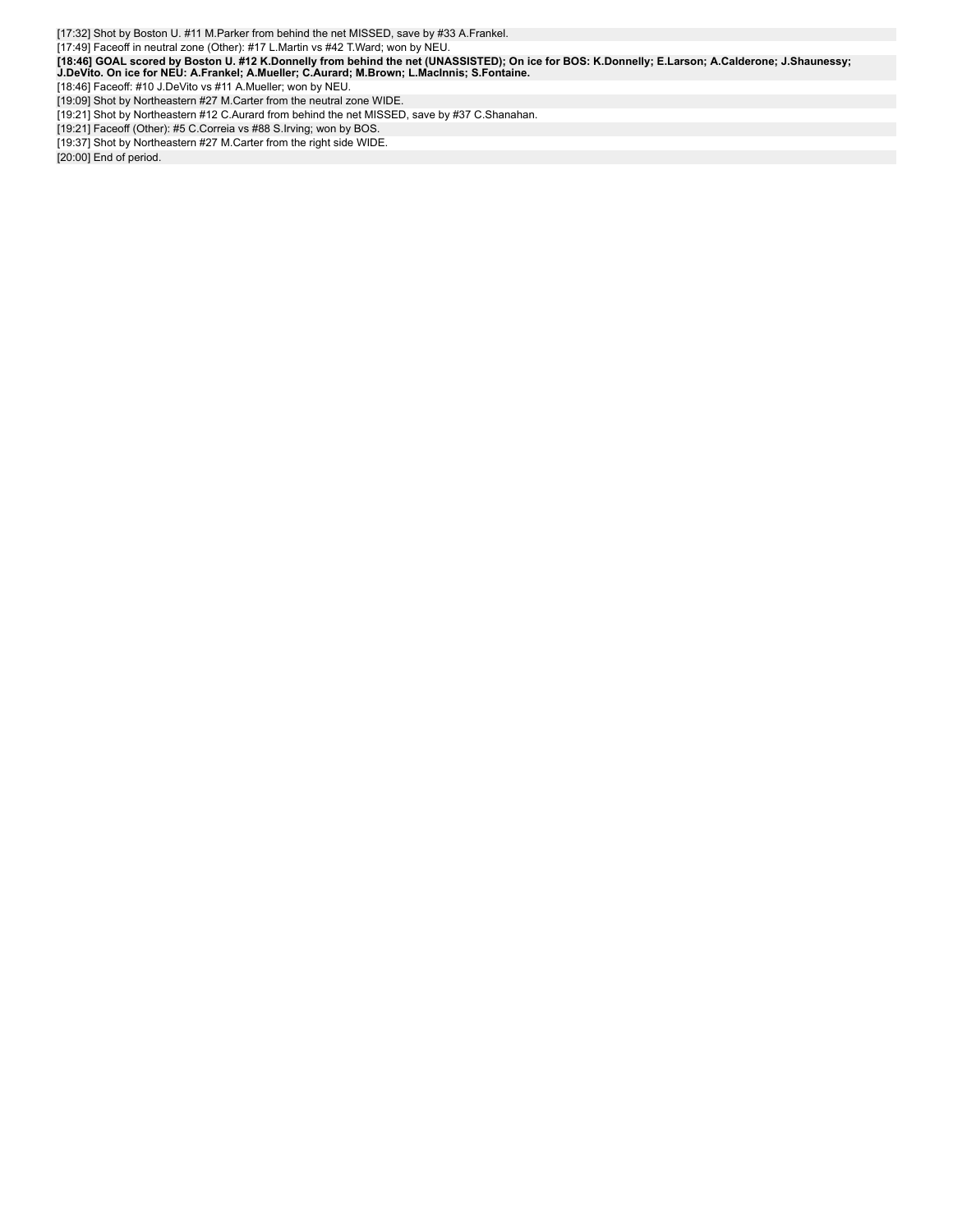# **Boston University at Northeastern Official Hockey Game - Period 2 Play-By-Play Boston U. vs Northeastern (01/21/2022 at Boston, Massachusetts)**



| [0:00] #37 G.Philips at goalie for Northeastern, replacing #33 A.Frankel.                                                                             |
|-------------------------------------------------------------------------------------------------------------------------------------------------------|
| [0:00] Start of 2nd period.                                                                                                                           |
| [0:00] Faceoff: #5 C.Correia vs #88 S.Irving; won by BOS.                                                                                             |
| [0:12] Penalty on BOS #6 N.Mattivi; 2 minute Minor for Body checking.                                                                                 |
| [0:12] Penalty on BOS #6 N.Mattivi; 2 minute Minor for Body checking.                                                                                 |
| [0:12] Faceoff: #5 C.Correia vs #11 A.Mueller; won by NEU.                                                                                            |
| [0:53] Shot by Northeastern #17 M.Mills from behind the net WIDE.                                                                                     |
| [1:07] Shot by Northeastern #17 M.Mills from behind the net MISSED, save by #37 C.Shanahan.                                                           |
| [1:19] Shot by Northeastern #22 S. Fontaine from behind the net WIDE.                                                                                 |
| [1:25] Shot by Northeastern #21 M.Murphy from behind the net WIDE.                                                                                    |
| [0:12] Penalty on BOS #6 N.Mattivi; 2 minute Minor for Body checking.                                                                                 |
| [0:12] Penalty on BOS #6 N.Mattivi; 2 minute Minor for Body checking.                                                                                 |
| [2:25] Shot by Northeastern #10 B.Hobson from in front of the goal MISSED, save by #37 C.Shanahan.                                                    |
| [3:56] Shot by Northeastern #6 K.Knoll from in front of the goal MISSED, save by #37 C.Shanahan.                                                      |
| [4:29] Faceoff (Other): #5 C.Correia vs #11 A.Mueller; won by BOS.                                                                                    |
| [4:36] Shot by Boston U. #6 N.Mattivi from the right side MISSED, save by #33 A.Frankel.                                                              |
| [5:20] Shot by Northeastern #11 A.Mueller from behind the net WIDE.                                                                                   |
| [5:45] Shot by Northeastern #21 M.Murphy from in front of the goal MISSED, save by #37 C.Shanahan.                                                    |
| [6:01] Shot by Northeastern #17 M.Mills from behind the net WIDE.                                                                                     |
| [6:16] Shot by Northeastern #27 M.Carter from behind the net BLOCKED by #2 A.Allan.                                                                   |
| [6:30] Shot by Northeastern #22 S.Fontaine from in front of the goal MISSED, save by #37 C.Shanahan.                                                  |
| [6:34] Shot by Northeastern #15 M.Brown from in front of the goal MISSED, save by #37 C.Shanahan.                                                     |
| [6:45] Shot by Northeastern #42 T.Ward from in front of the goal MISSED, save by #37 C.Shanahan.                                                      |
| [6:46] Faceoff (Other): #10 J.DeVito vs #11 A.Mueller; won by NEU.                                                                                    |
| [7:10] Shot by Northeastern #6 K.Knoll from the left side MISSED, save by #37 C.Shanahan.                                                             |
| [7:28] Shot by Northeastern #2 L.MacInnis from behind the net WIDE.                                                                                   |
| [7:37] Shot by Northeastern #11 A.Mueller from behind the net MISSED, save by #37 C.Shanahan.                                                         |
| [7:47] Shot by Northeastern #8 A.Renner from behind the net BLOCKED by #6 N.Mattivi.                                                                  |
| [8:12] Shot by Northeastern #27 M.Carter from the right side BLOCKED by #23 T.Giaquinto.                                                              |
| [8:22] Shot by Northeastern #8 A.Renner from behind the net MISSED, save by #37 C.Shanahan.                                                           |
| [9:06] Shot by Boston U. #11 M.Parker from behind the net MISSED, save by #33 A.Frankel.                                                              |
| [9:15] Shot by Boston U. #5 C.Correia from behind the net BLOCKED by #21 M.Murphy.                                                                    |
| [9:20] Faceoff in neutral zone (OffSide): #17 L.Martin vs #88 S.Irving; won by NEU.                                                                   |
| [10:10] Shot by Northeastern #10 B.Hobson from behind the net MISSED, save by #37 C.Shanahan.                                                         |
| [10:11] Faceoff (Other): #5 C.Correia vs #42 T.Ward; won by BOS.                                                                                      |
|                                                                                                                                                       |
|                                                                                                                                                       |
| [10:26] GOAL scored by Northeastern #10 B.Hobson, Assist by #42 T.Ward and #5 M.Sindoris; On ice for BOS: E.Wuthrich; N.Mattivi; C.Correia; M.Parker; |
| T.Giaquinto. On ice for NEU: B.Hobson; T.Ward; M.Sindoris; M.Brown; S.Fontaine.                                                                       |
| [10:26] Faceoff: #26 B.Ersoy vs #11 A.Mueller; won by BOS.                                                                                            |
| [10:39] Faceoff in neutral zone (Other): #17 L.Martin vs #11 A.Mueller; won by BOS.                                                                   |
| [12:15] Shot by Boston U. #13 A.Calderone from behind the net BLOCKED by #44 V.Mariano.                                                               |
| [12:37] Shot by Northeastern #88 S. Irving from behind the net MISSED, save by #37 C. Shanahan.                                                       |
| [12:48] Shot by Northeastern #17 M.Mills from in front of the goal BLOCKED by #13 A.Calderone.                                                        |
| [13:26] Faceoff (Icing): #5 C.Correia vs #11 A.Mueller; won by BOS.                                                                                   |
| [13:31] Shot by Northeastern #6 K.Knoll from in front of the goal MISSED, save by #37 C.Shanahan.                                                     |
| [13:36] Shot by Northeastern #11 A.Mueller from in front of the goal MISSED, save by #37 C.Shanahan.                                                  |
| [14:12] Penalty on BOS #22 C.Vote; 2 minute Minor for Interference.                                                                                   |
| [14:12] Penalty on BOS #22 C.Vote; 2 minute Minor for Interference.                                                                                   |
| [14:12] Faceoff (Penalty): #19 E. Wuthrich vs #11 A. Mueller; won by BOS.                                                                             |
| [14:48] Penalty on BOS #4 G.Parker; 2 minute Minor for Hooking.                                                                                       |
| [14:48] Start power play for NEU.                                                                                                                     |
| [14:48] Faceoff: #5 C.Correia vs #11 A.Mueller; won by BOS.                                                                                           |
| [15:36] Shot by Northeastern #17 M.Mills from rear center of the attack zone MISSED, save by #37 C.Shanahan.                                          |
| [15:45] Shot by Northeastern #17 M.Mills from behind the net MISSED, save by #37 C.Shanahan.                                                          |
| [15:47] Shot by Northeastern #12 C. Aurard from in front of the goal WIDE.                                                                            |
| [15:50] Shot by Northeastern #17 M. Mills from in front of the goal BLOCKED by #23 T. Giaguinto.                                                      |
| [16:02] Shot by Northeastern #21 M.Murphy from behind the net BLOCKED by #5 C.Correia.                                                                |
| [16:08] Shot by Northeastern #11 A.Mueller from behind the net BLOCKED by #5 C.Correia.                                                               |
| [14:12] Penalty on BOS #22 C.Vote; 2 minute Minor for Interference.                                                                                   |
| [14:12] Penalty on BOS #22 C.Vote; 2 minute Minor for Interference.                                                                                   |
| [16:18] Shot by Northeastern #21 M.Murphy from in front of the goal MISSED, save by #37 C.Shanahan.                                                   |
| [16:19] Shot by Northeastern #17 M.Mills from in front of the goal MISSED, save by #37 C.Shanahan.                                                    |
| [16:19] Faceoff (Other): #19 E. Wuthrich vs #88 S. Irving; won by NEU.                                                                                |
| [16:26] Shot by Northeastern #8 A.Renner from rear center of the attack zone BLOCKED by #13 A.Calderone.                                              |
| [16:48] End power play for NEU.                                                                                                                       |
| [16:48] Penalty complete for BOS #4 G.Parker.                                                                                                         |
| [17:04] Shot by Northeastern #88 S. Irving from rear center of the attack zone WIDE.                                                                  |
| [18:27] Shot by Northeastern #12 C.Aurard from the left side BLOCKED by #17 L.Martin.                                                                 |
| [19:24] Shot by Boston U. #28 C. Foulem from in front of the goal MISSED, save by #33 A. Frankel.                                                     |
| [19:25] Faceoff (Other): #5 C.Correia vs #88 S.Irving; won by BOS.                                                                                    |
| [19:58] Shot by Boston U. #6 N. Mattivi from rear center of the attack zone WIDE.<br>[20:00] End of period.                                           |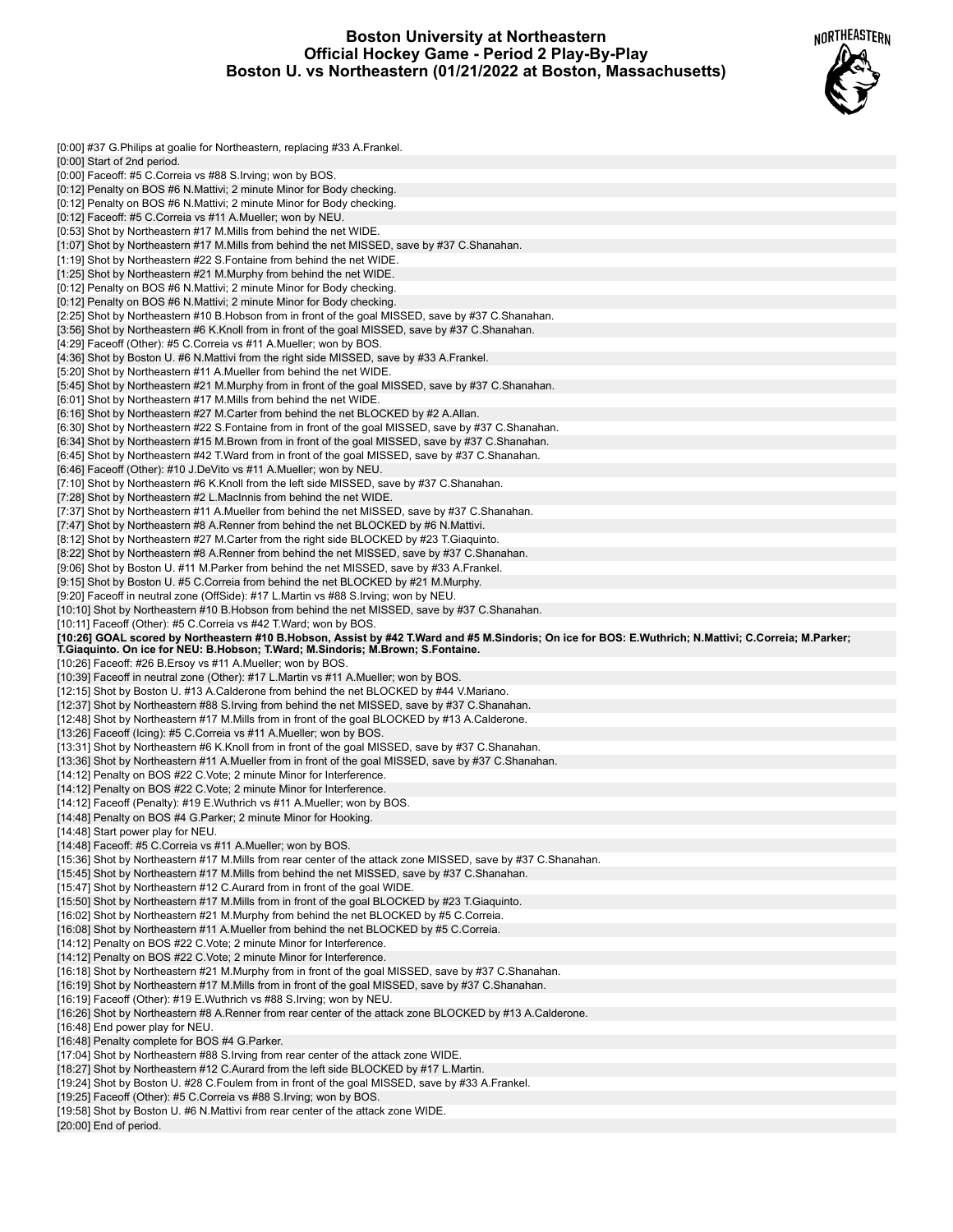# **Boston University at Northeastern Official Hockey Game - Period 3 Play-By-Play Boston U. vs Northeastern (01/21/2022 at Boston, Massachusetts)**



| [0:00] Start of 3rd period.                                                                                                                                                                                |
|------------------------------------------------------------------------------------------------------------------------------------------------------------------------------------------------------------|
| [0:00] Faceoff: #5 C.Correia vs #11 A.Mueller; won by BOS.                                                                                                                                                 |
| [0:19] Shot by Northeastern #22 S. Fontaine from behind the net MISSED, save by #37 C. Shanahan.                                                                                                           |
| [0:48] Faceoff in neutral zone (Other): #16 J.Nearis vs #88 S.Irving; won by BOS.                                                                                                                          |
| [1:18] Shot by Northeastern #21 M.Murphy from the right side MISSED, save by #37 C.Shanahan.                                                                                                               |
| [1:26] Faceoff in neutral zone (Other): #28 C.Foulem vs #42 T.Ward; won by BOS.                                                                                                                            |
| [2:06] Shot by Northeastern #42 T.Ward from in front of the goal BLOCKED by #2 A.Allan.                                                                                                                    |
| [2:21] Shot by Northeastern #42 T.Ward from behind the net MISSED, save by #37 C.Shanahan.<br>[2:56] Penalty on NEU #91 P.Anderson; 2 minute Minor for Tripping.                                           |
| [2:56] Penalty on NEU #91 P.Anderson; 2 minute Minor for Tripping.                                                                                                                                         |
| [2:56] Faceoff: #5 C.Correia vs #11 A.Mueller; won by NEU.                                                                                                                                                 |
| [4:02] Shot by Boston U. #22 C.Vote from behind the net MISSED, save by #33 A.Frankel.                                                                                                                     |
| [4:24] Shot by Boston U. #6 N.Mattivi from behind the net BLOCKED by #10 B.Hobson.                                                                                                                         |
| [4:30] Shot by Boston U. #6 N.Mattivi from in front of the goal MISSED, save by #33 A.Frankel.                                                                                                             |
| [4:50] Shot by Boston U. #6 N.Mattivi from behind the net MISSED, save by #33 A.Frankel.                                                                                                                   |
| [4:52] Faceoff (Other): #28 C.Foulem vs #15 M.Brown; won by NEU.                                                                                                                                           |
| [2:56] Penalty on NEU #91 P.Anderson; 2 minute Minor for Tripping.                                                                                                                                         |
| [2:56] Penalty on NEU #91 P.Anderson; 2 minute Minor for Tripping.                                                                                                                                         |
| [5:08] Shot by Northeastern #15 M.Brown from the right side MISSED, save by #37 C.Shanahan.                                                                                                                |
| [5:37] Shot by Northeastern #88 S.Irving from the right side MISSED, save by #37 C.Shanahan.                                                                                                               |
| [5:38] Faceoff (Other): #5 C.Correia vs #88 S.Irving; won by BOS.                                                                                                                                          |
| [5:48] Shot by Northeastern #21 M.Murphy from rear center of the attack zone WIDE.                                                                                                                         |
| [5:50] Faceoff (Other): #5 C.Correia vs #88 S.Irving; won by NEU.                                                                                                                                          |
| [5:54] Shot by Northeastern #22 S.Fontaine from rear center of the attack zone MISSED, save by #37 C.Shanahan.<br>[6:17] Shot by Northeastern #21 M.Murphy from behind the net WIDE, off pipe.             |
| [6:27] Shot by Northeastern #21 M.Murphy from the right side BLOCKED by #23 T.Giaguinto.                                                                                                                   |
| [7:17] Shot by Northeastern #11 A.Mueller from in front of the goal MISSED, save by #37 C.Shanahan.                                                                                                        |
| [7:24] Shot by Northeastern #44 V.Mariano from rear center of the attack zone WIDE.                                                                                                                        |
| [7:46] Shot by Boston U. #20 J.Shaunessy from behind the net BLOCKED by #6 K.Knoll.                                                                                                                        |
| [8:31] Shot by Boston U. #20 J. Shaunessy from the right side WIDE.                                                                                                                                        |
| [9:03] Shot by Northeastern #42 T.Ward from behind the net MISSED, save by #37 C.Shanahan.                                                                                                                 |
| [9:03] Faceoff (Other): #17 L.Martin vs #11 A.Mueller; won by NEU.                                                                                                                                         |
| [10:26] Shot by Northeastern #21 M.Murphy from in front of the goal BLOCKED by #13 A.Calderone.                                                                                                            |
| [10:32] Shot by Northeastern #17 M.Mills from in front of the goal MISSED, save by #37 C.Shanahan.                                                                                                         |
| [11:20] Shot by Northeastern #27 M.Carter from rear center of the attack zone BLOCKED by #19 E.Wuthrich.                                                                                                   |
| [11:21] Faceoff (Other): #5 C.Correia vs #42 T.Ward; won by NEU.                                                                                                                                           |
| [11:30] Shot by Northeastern #27 M.Carter from rear center of the attack zone MISSED, save by #37 C.Shanahan.                                                                                              |
| [12:13] Shot by Boston U. #17 L.Martin from behind the net MISSED, save by #33 A.Frankel.                                                                                                                  |
| [12:13] Faceoff (Other): #17 L.Martin vs #11 A.Mueller; won by NEU.                                                                                                                                        |
| [12:25] Shot by Northeastern #22 S.Fontaine from in front of the goal MISSED, save by #37 C.Shanahan.<br>[12:41] Shot by Northeastern #6 K.Knoll from in front of the goal MISSED, save by #37 C.Shanahan. |
| [12:42] Penalty on BOS #20 J. Shaunessy; 2 minute Minor for Tripping.                                                                                                                                      |
| [12:42] Start power play for NEU.                                                                                                                                                                          |
| [12:42] Faceoff: #5 C.Correia vs #88 S.Irving; won by BOS.                                                                                                                                                 |
| [13:25] Shot by Northeastern #27 M.Carter from rear center of the attack zone MISSED, save by #37 C.Shanahan.                                                                                              |
| [13:47] Faceoff in neutral zone (Stoppage of play): #19 E.Wuthrich vs #21 M.Murphy; won by BOS.                                                                                                            |
| [14:05] Shot by Northeastern #21 M.Murphy from rear center of the attack zone MISSED, save by #37 C.Shanahan.                                                                                              |
| [14:06] Faceoff (Other): #5 C.Correia vs #11 A.Mueller; won by NEU.                                                                                                                                        |
| [14:13] POWERPLAY GOAL scored by Northeastern #17 M.Mills, Assist by #11 A.Mueller and #22 S.Fontaine; On ice for BOS: C.Correia; A.Allan; A.Calderone;                                                    |
| C.O'Leary. On ice for NEU: M.Mills; M.Murphy; C.Aurard; S.Fontaine; A.Mueller.                                                                                                                             |
| [14:13] End power play for NEU.                                                                                                                                                                            |
| [14:13] Penalty complete for BOS #20 J. Shaunessy.                                                                                                                                                         |
| [14:13] Faceoff: #28 C.Foulem vs #42 T.Ward; won by BOS.                                                                                                                                                   |
|                                                                                                                                                                                                            |
| [14:41] Shot by Boston U. #6 N. Mattivi from in front of the goal MISSED, save by #33 A. Frankel.                                                                                                          |
| [14:43] Faceoff (Other): #5 C.Correia vs #11 A.Mueller; won by BOS.                                                                                                                                        |
| [14:48] Shot by Boston U. #2 A.Allan from rear center of the attack zone MISSED, save by #33 A.Frankel.                                                                                                    |
| [14:52] Shot by Boston U. #20 J. Shaunessy from in front of the goal MISSED, save by #33 A. Frankel.                                                                                                       |
| [14:52] Faceoff (Other): #5 C.Correia vs #11 A.Mueller; won by NEU.<br>[15:09] Shot by Northeastern #12 C. Aurard from behind the net WIDE.                                                                |
| [15:16] GOAL scored by Northeastern #6 K.Knoll, Assist by #12 C.Aurard and #11 A.Mueller; On ice for BOS: C.Correia; A.Allan; J.Shaunessy; E.Wuthrich;                                                     |
| M.Parker. On ice for NEU: K.Knoll; C.Aurard; B.Hobson; S.Fontaine; A.Mueller.                                                                                                                              |
| [15:16] Faceoff: #17 L.Martin vs #88 S.Irving; won by BOS.                                                                                                                                                 |
| [16:20] Shot by Boston U. #17 L.Martin from behind the net BLOCKED by #2 L.MacInnis.                                                                                                                       |
| [17:24] Shot by Northeastern #6 K.Knoll from in front of the goal MISSED, save by #37 C.Shanahan.                                                                                                          |
| [18:27] Faceoff (Other): #17 L.Martin vs #88 S.Irving; won by BOS.                                                                                                                                         |
| [18:38] EMPTY NET at goalie for Boston U., replacing #37 C.Shanahan.                                                                                                                                       |
| [18:52] EMPTY NET GOAL scored by Northeastern #21 M.Murphy (UNASSISTED); On ice for BOS: E.Larson; L.Martin; T.Giaquinto; J.Shaunessy; J.Nearis;                                                           |
| N.Mattivi. On ice for NEU: M.Murphy; M.Mills; S.Irving; L.Yovetich; L.MacInnis.<br>[18:52] Faceoff: #5 C.Correia vs #24 K.Holmes; won by BOS.                                                              |
| [18:58] #37 C.Shanahan at goalie for Boston U                                                                                                                                                              |
| [19:06] Penalty on BOS #6 N.Mattivi; 2 minute Minor for Tripping.                                                                                                                                          |
| [19:05] Start power play for NEU.                                                                                                                                                                          |
| [19:05] Faceoff: #5 C.Correia vs #11 A.Mueller; won by NEU.                                                                                                                                                |
| [19:07] Shot by Northeastern #21 M.Murphy from behind the net MISSED, save by #37 C.Shanahan.                                                                                                              |
| [19:15] Faceoff (Other): #5 C.Correia vs #11 A.Mueller; won by NEU.<br>[19:24] Shot by Northeastern #22 S.Fontaine from behind the net BLOCKED by #11 M.Parker.                                            |